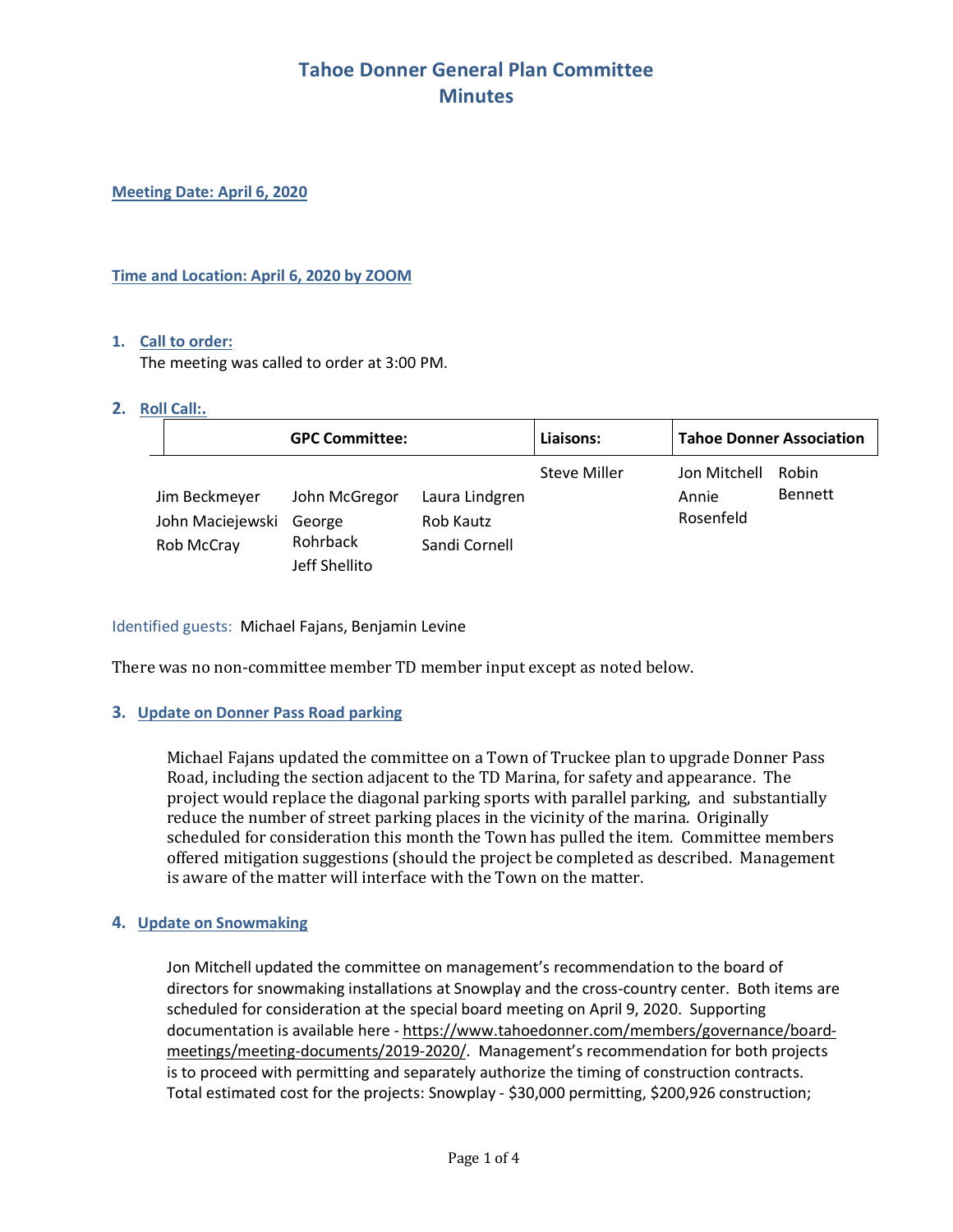cross-country –up to \$100,000 for final design and permitting, \$760,489 construction (phases 1&2 only: phase 3 estimate is \$155,000).

Management also reported its recommendation that certain DHSki projects including additional snowmaking and regrading of Mile Run be delayed for several years. Key reasons for these recommendations include prioritizing available funds for facilities that will have no snowmaking at present and for the development and construction of a new DHSki lodge.

## **5. Finance Committee Liaison**

Steve Miller's report is below, under supplemental materials.

## **6. Management update on capital projects**

Jon Mitchell reviewed the Draft Capital Projects Plan and Prioritization Spreadsheet for capital projects, as shared with the board of directors in its March 28, 2020 meeting. The materials are available here - Item 11 – Capital Projects Update – Priorities

- CAPITAL PROJECTS Project prioritization 3.28.20
- 20190908 draft PRIORITIZATION FOR DEVELOPMENT FUNDSv4
- 2020 CFP 3.12.20 jwm

Management's plan is to revise these reports for clarity, accuracy and to retain a history of all proposals that have been considered. Committee members provided recommendations for improvement including to "start over" with the prioritization list and to simplify the list. The issues that make the list difficult to work with include the number coding system that is largely unused, and the listing of projects that have been considered but not pursued. All agreed that the historical listing of the latter projects is important, but that it would be better to move these to a separate section to avoid confusion and allow better focus on actual or potential projects.

Management will return to the committee with revised reports.

Jon Mitchell also reported on the initial work of Ward Young, hired as consultant to the Lodge sizing determination, and Lodge Task Force conversations. Ward Young is tasked with reviewing all historical materials relating to this project, considering three alternatives (15,000 sf; 1,000 comfortable carrying capacity (CCC) requirements; and 25,000 sf) and may also recommend an alternative. We expect to review Ward-Young's updated status report in May.

For more detail on the task force meeting, see the minutes in the Supplemental Materials below.

## **7. Master Plans and General Plans**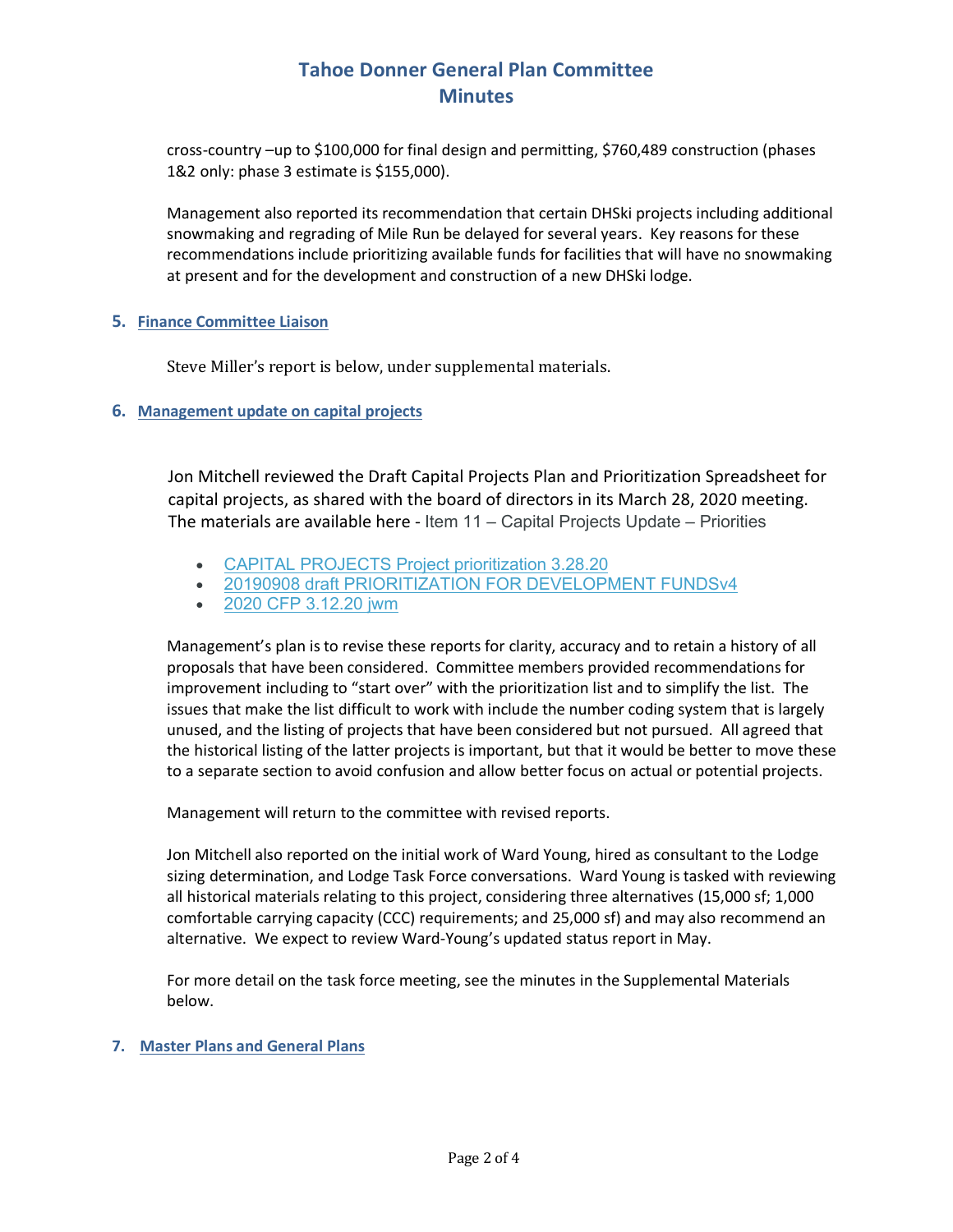• The committee engaged with management in semi-structured conversation about the improvement of general planning in Tahoe Donner. The Association has a 2017 Master Plan (https://cdn1.tahoedonner.com/wp-content/uploads/2017/03/11195013/2017-08- 25-Association-Master-Plan.pdf) that includes a Vision Statement, a description of a 2015 member survey, a description of project planning processes, and points of view and suggestions for future projects. The Association also has a 2030 General Plan which may not have been finished (2030 General Plan V5.2) that focuses mostly on construction projects. In addition, a Trails Master Plan was adopted in 2013 (it is now being updated) and there are other "amenity master plans" in varying stages of development.

Jon Mitchell made brief introductory remarks. These were followed by input from most committee members and visitors as follows (in highly summary form):

- Need to define "master plan" and specifically the relationship between a master plan and specific projects.
- Find examples of general plans and master plans for definitional and content guidance.
- Review the Incline Village master plan (Diamond Peak).
- Need more coordination of amenities/facilities projects.
- What is the Tahoe Donner vision?
- How should projects be prioritized? One example is the determination early in the DHSki lodge project that the facility purpose was as the "best place to begin skiing." This purpose constrained potential expansion of the facility to add additional terrain but also lead to a proposal to make Mile Run more suitable to beginners by increasing its grade in certain locations.
- What is missing from the plans as they exist? A suggested example is the absence of a "circulation element" that would link a potential goal (make TD less car dependent for internal trips) with trails, roadway and parking infrastructure projects throughout the community.

This discussion will be continued. Laura L volunteered to survey the literature and gather information and perhaps examples from other organizations. Rob M will work on a summary document, perhaps a schematic, to help support the next conversation. Management slipped out without a commitment (Rob and Laura will work on that.  $\odot$ 

## FUTURE ISSUES TO BE ADDRESSED:

**Updated list of Potential Capital Projects:** The Sort Team project list is at: TahoeDonner.com/Members/CapitalProjects/PotentialProjects.

## **Adjournment:**

.

The meeting was adjourned at 4:45 PM.